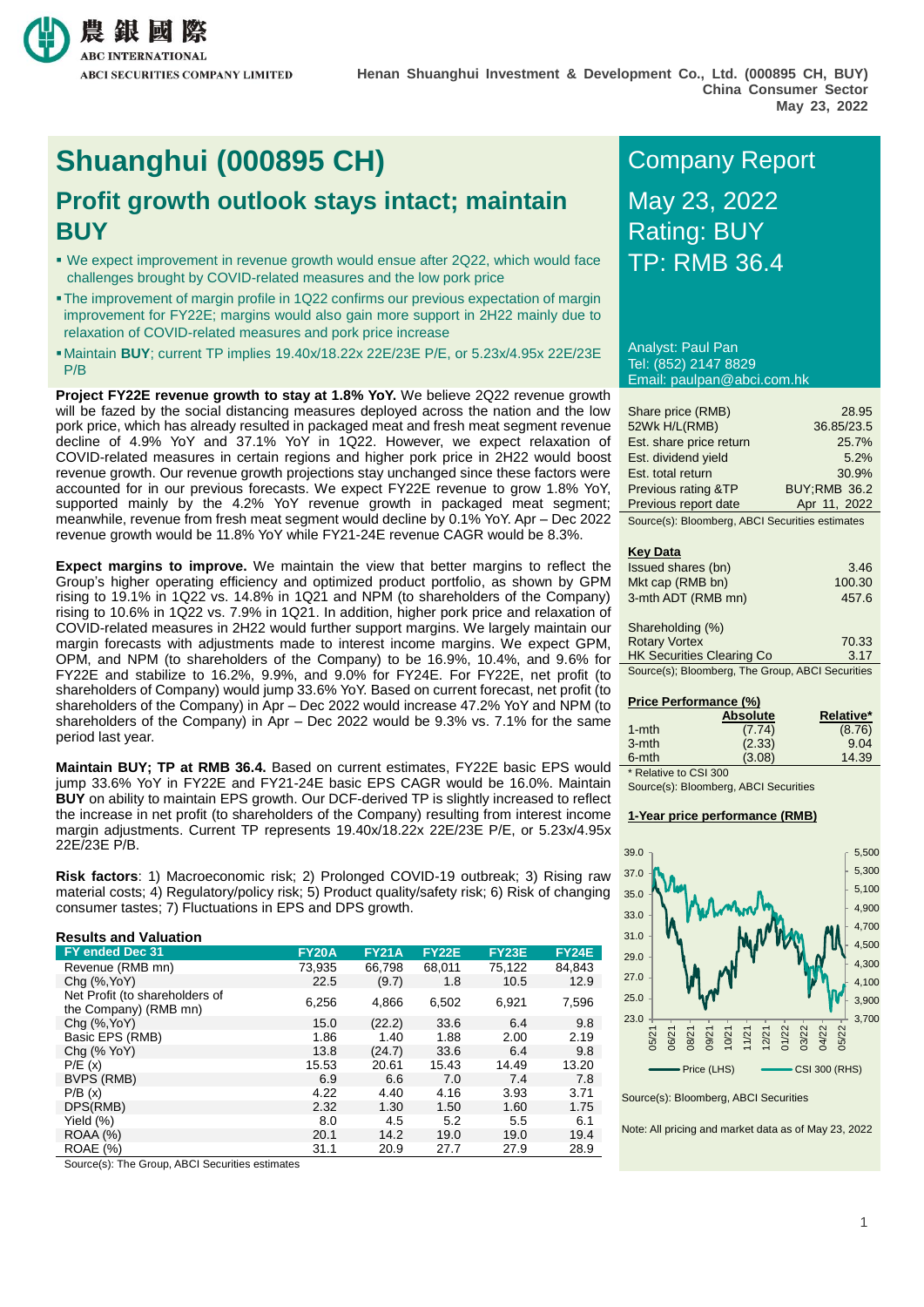

**Henan Shuanghui Investment & Development Co., Ltd. (000895 CH, BUY) China Consumer Sector May 23, 2022**

| Exhibit 1: Change in assumptions, projections, and valuations |                       |              |                        |              |                                                   |  |  |
|---------------------------------------------------------------|-----------------------|--------------|------------------------|--------------|---------------------------------------------------|--|--|
|                                                               | <b>Current report</b> |              | <b>Previous report</b> |              | <b>Rationale</b>                                  |  |  |
| FY ends at Dec 31                                             | <b>FY22E</b>          | <b>FY23E</b> | <b>FY22E</b>           | <b>FY23E</b> |                                                   |  |  |
| <b>Assumptions</b>                                            |                       |              |                        |              |                                                   |  |  |
| D/E (%)                                                       | 9.4                   | 9.1          | 9.4                    | 9.1          |                                                   |  |  |
| $D/A$ (%)                                                     | 6.4                   | 6.3          | 6.5                    | 6.2          | N/A                                               |  |  |
| Tax rate (%)                                                  | 20.5                  | 20.5         | 20.5                   | 20.5         |                                                   |  |  |
| <b>Valuations</b>                                             |                       |              |                        |              |                                                   |  |  |
| TP (RMB)                                                      | 36.4                  |              | 36.2                   |              | TP and valuation are changed to reflect the       |  |  |
| P/E(x)                                                        | 19.40                 | 18.22        | 19.37                  | 18.18        | slight increase in net profit (to shareholders of |  |  |
| P/B(x)                                                        | 5.23                  | 4.95         | 5.20                   | 4.92         | the Company)                                      |  |  |

Note: Previous report was published on Apr 11, 2022

Source(s): ABCI Securities estimates

| <b>Exhibit 2: Changes in major forecasts</b>   |        |                       |              |              |                        |        |       |            |              |
|------------------------------------------------|--------|-----------------------|--------------|--------------|------------------------|--------|-------|------------|--------------|
|                                                |        | <b>Current report</b> |              |              | <b>Previous report</b> |        |       | Change (%) |              |
| FY ends at Dec 31                              | FY22E  | <b>FY23E</b>          | <b>FY24E</b> | <b>FY22E</b> | <b>FY23E</b>           | FY24E  | FY22E | FY23E      | <b>FY24E</b> |
| Revenue (RMB mn)                               | 68.011 | 75.122                | 84.843       | 68.011       | 75.122                 | 84.843 | 0.0   | 0.0        | 0.0          |
| Net profit (to shareholders of the             | 6.502  | 6.921                 | 7.596        | 6.475        | 6.899                  | 7.543  | 0.4   | 0.3        | 0.7          |
| Company) (RMB mn)                              |        |                       |              |              |                        |        |       |            |              |
| EPS (RMB)                                      | 1.88   | 2.00                  | 2.19         | 1.87         | 1.99                   | 2.18   | 0.4   | 0.3        | 0.7          |
| $\sim$ $\sim$ $\sim$ $\sim$ $\sim$<br>$\cdots$ |        |                       |              |              |                        |        |       |            |              |

Source(s): ABCI Securities estimates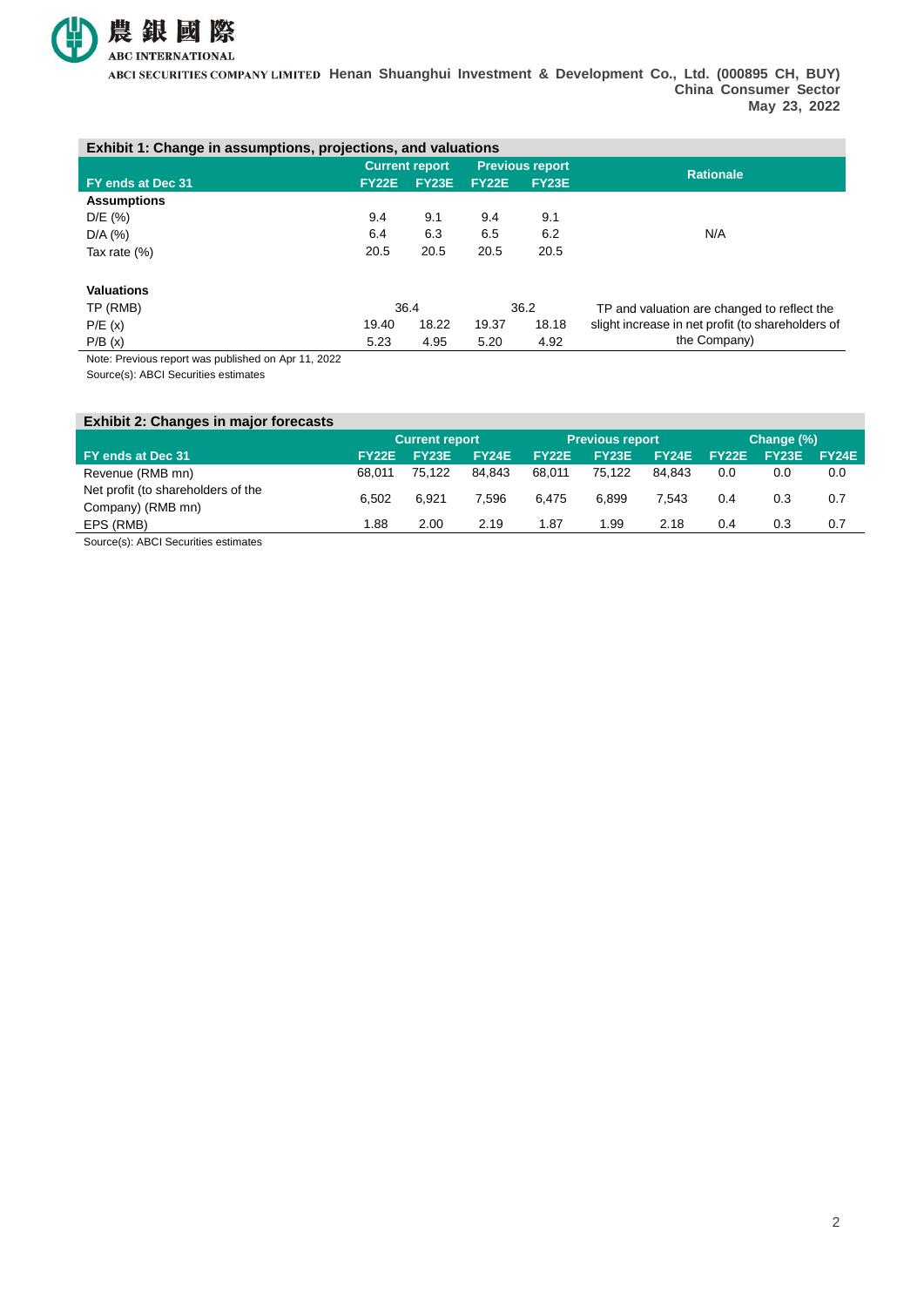

**Henan Shuanghui Investment & Development Co., Ltd. (000895 CH, BUY) China Consumer Sector May 23, 2022**

## **Financial statements**

**Consolidated income statement**

| FY ends at Dec31 (RMB mn, except per share data) | <b>FY20A</b> | <b>FY21A</b> | <b>FY22E</b> | FY23E     | <b>FY24E</b> |
|--------------------------------------------------|--------------|--------------|--------------|-----------|--------------|
| Revenue                                          | 73,935       | 66,798       | 68,011       | 75,122    | 84,843       |
| <b>Core revenue</b>                              | 73,863       | 66,682       | 67,943       | 75,047    | 84,759       |
| - Packaged meat products                         | 28,098       | 27,351       | 28,506       | 29,525    | 30,828       |
| - Fresh meat products                            | 48,267       | 39,073       | 39,019       | 45,317    | 53,389       |
| - Other products                                 | 5,199        | 6,307        | 7,138        | 8,013     | 8,973        |
| - Intersegment elimination                       | (7, 702)     | (6,049)      | (6, 721)     | (7,808)   | (8, 432)     |
| Interest income                                  | 73           | 115          | 68           | 75        | 85           |
| <b>Commission and processing income</b>          | $\bf{0}$     | 0            | 0            | 0         | $\bf{0}$     |
| COGS                                             | (62, 157)    | (56, 469)    | (56, 485)    | (62, 643) | (71,062)     |
| <b>GP</b>                                        | 11,778       | 10,329       | 11,526       | 12,479    | 13,782       |
| <b>Core GP</b>                                   | 11,733       | 10,237       | 11,476       | 12,421    | 13,715       |
| - Packaged pork product                          | 8,045        | 7,827        | 8,201        | 8,528     | 9,032        |
| - Fresh pork                                     | 3,098        | 1,979        | 2,700        | 3,199     | 3,909        |
| - Other products                                 | 590          | 430          | 639          | 718       | 809          |
| - Intersegment elimination                       | 0            | 0            | (64)         | (25)      | (36)         |
| GP of interest income                            | 46           | 92           | 51           | 59        | 67           |
| GP of Commission and processing income           | (0)          | (1)          | (0)          | (0)       | (1)          |
| Business levy and taxes                          | (341)        | (307)        | (313)        | (346)     | (390)        |
| S&D expenses                                     | (1,645)      | (1, 874)     | (1, 819)     | (1,964)   | (2, 160)     |
| Admin expenses                                   | (1, 392)     | (1,082)      | (1,095)      | (1,200)   | (1, 356)     |
| Others expenses                                  | (927)        | (1,035)      | (1, 213)     | (1, 349)  | (1,480)      |
| <b>Operating profit</b>                          | 7,473        | 6,032        | 7,086        | 7,620     | 8,395        |
| - Packaged pork product                          | 5,755        | 5,807        | 6,174        | 6,330     | 6,544        |
| - Fresh pork                                     | 1,581        | 93           | 925          | 1,063     | 1,240        |
| - Other products                                 | 51           | 132          | 98           | 113       | 127          |
| - Intersegment elimination                       | 87           | 0            | (111)        | 113       | 484          |
| Net finance income/(costs)                       | (33)         | 11           | 4            | 9         | $\mathbf{1}$ |
| Others gain/(losses)                             | 532          | 174          | 1,281        | 1,239     | 1,308        |
| <b>Pretax profit</b>                             | 7,973        | 6,216        | 8,371        | 8,868     | 9,703        |
| Tax                                              | (1,603)      | (1, 332)     | (1,719)      | (1,820)   | (1,992)      |
| Net profit                                       | 6,370        | 4,884        | 6,652        | 7,048     | 7,711        |
| - Owners of the company                          | 6,256        | 4,866        | 6,502        | 6,921     | 7,596        |
| - Minority interest                              | 114          | 18           | 150          | 127       | 115          |
| <b>Dividend</b>                                  | 8,038        | 4,497        | 5,201        | 5,537     | 6,077        |
| EPS (RMB)                                        |              |              |              |           |              |
| - Basic                                          | 1.86         | 1.40         | 1.88         | 2.00      | 2.19         |
| - Diluted                                        | 1.86         | 1.40         | 1.88         | 2.00      | 2.19         |
| DPS (RMB)                                        | 2.32         | 1.30         | 1.50         | 1.60      | 1.75         |

Note: items may not sum up due to rounding

Source(s): The Group, ABCI Securities estimates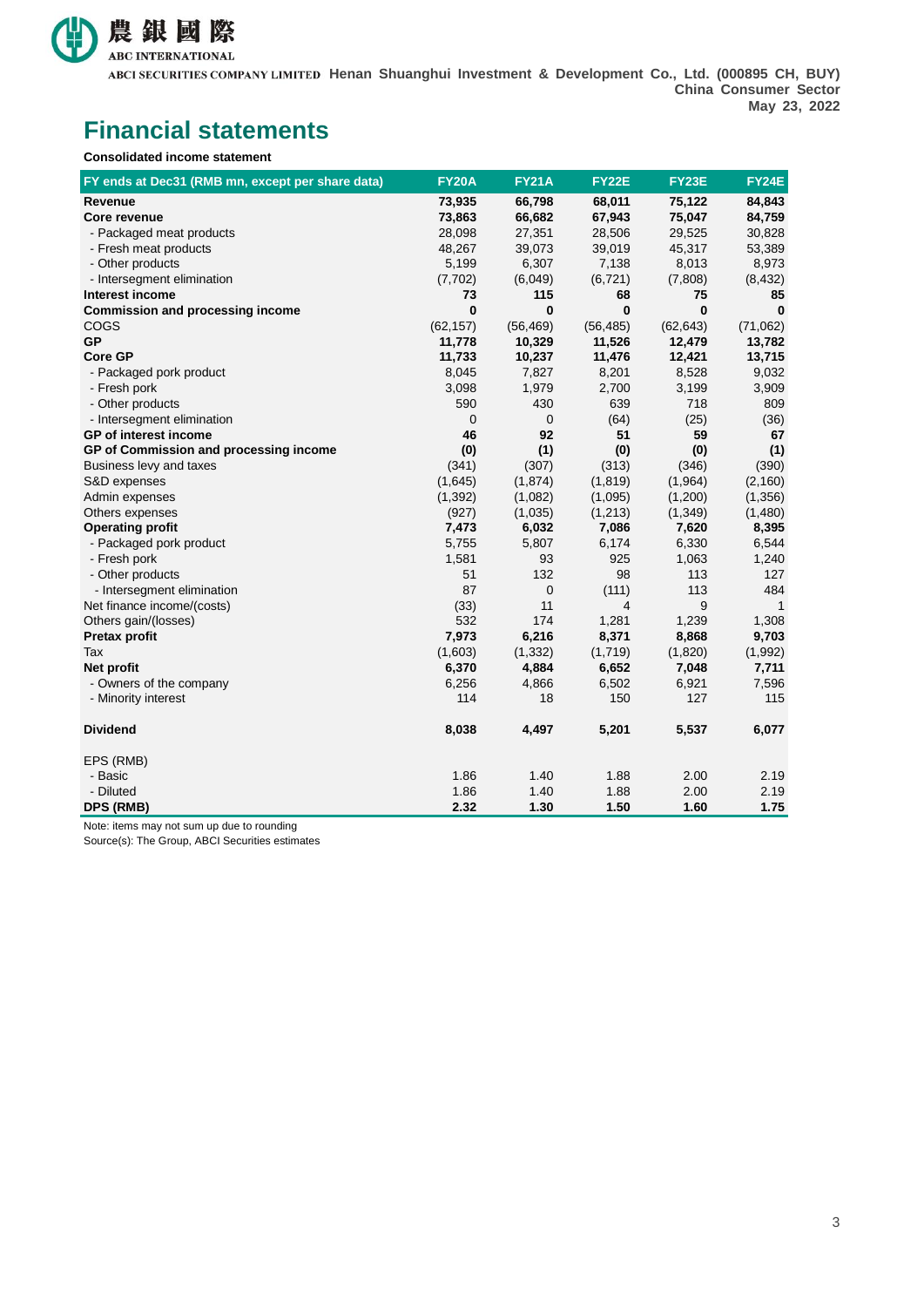

**Henan Shuanghui Investment & Development Co., Ltd. (000895 CH, BUY) China Consumer Sector May 23, 2022**

#### **Consolidated balance sheet**

| FY ends at Dec 31 (RMB mn)          | <b>FY20A</b> | <b>FY21A</b> | <b>FY22E</b> | <b>FY23E</b> | <b>FY24E</b> |
|-------------------------------------|--------------|--------------|--------------|--------------|--------------|
| Cash and cash equivalent            | 8,486        | 7,839        | 6,836        | 7,727        | 7,674        |
| Trade and bills receivable          | 281          | 233          | 229          | 285          | 309          |
| Inventories                         | 6,378        | 5,669        | 6,816        | 5,997        | 7,761        |
| <b>Others</b>                       | 6,930        | 3,779        | 3,975        | 4,234        | 4,494        |
| <b>Current assets</b>               | 22,074       | 17,520       | 17,856       | 18,243       | 20,237       |
| PP&E & CIP                          | 10,627       | 13,933       | 15,485       | 16,817       | 18,282       |
| <b>Biological assets</b>            | 148          | 186          | 192          | 193          | 197          |
| Intangible assets                   | 1,027        | 1,067        | 1,105        | 1,141        | 1,179        |
| <b>Others</b>                       | 828          | 1,272        | 1,457        | 1,559        | 1,791        |
| <b>Non-current assets</b>           | 12,630       | 16,457       | 18,239       | 19,709       | 21,448       |
| <b>Total assets</b>                 | 34,704       | 33,977       | 36,095       | 37,952       | 41,686       |
| Trade and bills payable             | 1,712        | 2,144        | 2,295        | 2,373        | 3,121        |
| ST borrowings                       | 2,383        | 2,338        | 2,288        | 2,344        | 2,414        |
| <b>Others</b>                       | 5,900        | 5,493        | 6,109        | 6,150        | 7,582        |
| <b>Current liabilities</b>          | 9,995        | 9,974        | 10,692       | 10,868       | 13,118       |
| LT borrowings                       | 15           | 13           | 15           | 19           | 13           |
| Lease liabilities                   | $\mathbf 0$  | 216          | 237          | 245          | 256          |
| <b>Others</b>                       | 561          | 625          | 551          | 709          | 554          |
| <b>Non-current liabilities</b>      | 576          | 853          | 802          | 973          | 822          |
| Shareholders' equity                | 23,763       | 22,809       | 24,109       | 25,493       | 27,012       |
| Minority interest                   | 370          | 341          | 491          | 618          | 733          |
| <b>Total equity</b>                 | 24,133       | 23,150       | 24,600       | 26,111       | 27,746       |
| <b>Total liabilities and equity</b> | 34,704       | 33,977       | 36,095       | 37,952       | 41,686       |

Note: items may not sum up due to rounding

Source(s): The Group, ABCI Securities estimates

#### **Consolidated cash flow statement**

| FY ends at Dec 31 (RMB mn)                   | <b>FY20A</b>   | <b>FY21A</b> | <b>FY22E</b> | <b>FY23E</b> | <b>FY24E</b> |
|----------------------------------------------|----------------|--------------|--------------|--------------|--------------|
| Net profit                                   | 6,370          | 4,884        | 6,652        | 7,048        | 7,711        |
| Depreciation and amortization                | 980            | 1,047        | 1,124        | 1,196        | 1,295        |
| Change in working capital                    | 876            | (1,372)      | (1,618)      | (660)        | (1, 415)     |
| <b>Others</b>                                | 596            | 1,476        | 136          | 605          | 323          |
| Cash flow from operating activities          | 8,822          | 6,034        | 6,294        | 8,188        | 7,914        |
| Change in PP&E, intangible assets, and other |                |              |              |              |              |
| long-term assets                             | (1, 137)       | (3,919)      | (1,716)      | (1,206)      | (1, 362)     |
| Change in investments related items          | (2,797)        | 3,326        | (675)        | (464)        | 1,147        |
| <b>Others</b>                                | 282            | 0            | 0            | 0            | $\Omega$     |
| Cash flow from investing activities          | (3,652)        | (592)        | (2, 392)     | (1,670)      | (215)        |
| Change in bank borrowing                     | (720)          | 76           | (48)         | 61           | 64           |
| <b>Others</b>                                | 532            | (6,078)      | (4,853)      | (5,709)      | (7, 824)     |
| Cash flow from financing activities          | (188)          | (6,002)      | (4,901)      | (5,648)      | (7,760)      |
| ForEx effect                                 | $\overline{2}$ | 4            | 2            | 3            | 3            |
| Net change in cash and cash equivalent       | 4,984          | (556)        | (997)        | 872          | (59)         |
| Cash and cash equivalent at the end of FY    | 8,130          | 7,574        | 6,577        | 7,449        | 7,391        |

Note: items may not sum up due to rounding

Source(s): The Group, ABCI Securities estimates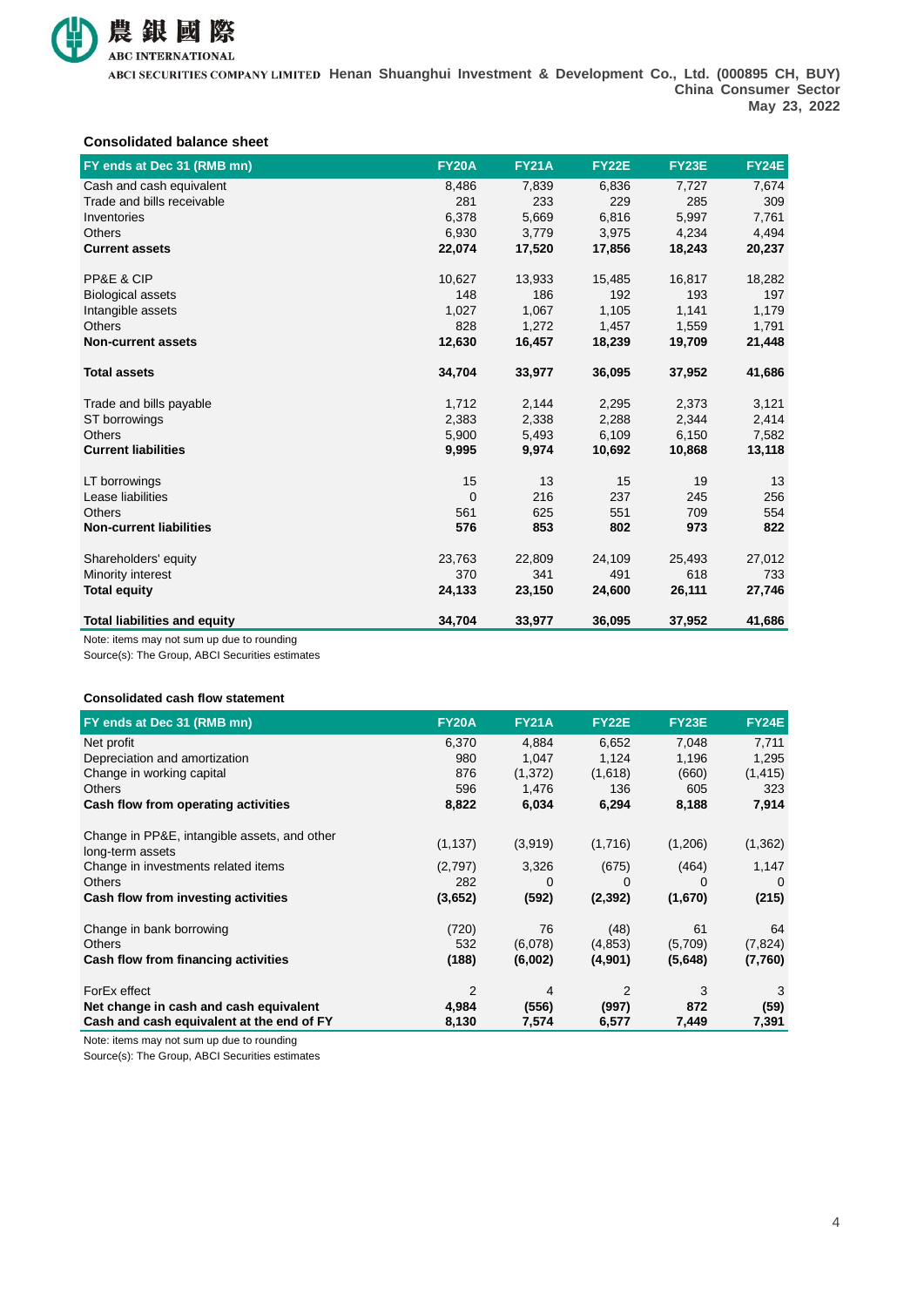

#### **Key operating and financial ratios**

| FY ends at Dec 31                     | <b>FY20A</b> | <b>FY21A</b> | <b>FY22E</b> | <b>FY23E</b> | FY24E        |
|---------------------------------------|--------------|--------------|--------------|--------------|--------------|
| Growth (YoY %)                        |              |              |              |              |              |
| Revenue                               | 22.5         | (9.7)        | 1.8          | 10.5         | 12.9         |
| Core revenue                          | 22.5         | (9.7)        | 1.9          | 10.5         | 12.9         |
| - Packaged meat products              | 11.7         | (2.7)        | 4.2          | 3.6          | 4.4          |
| - Fresh meat products                 | 23.4         | (19.0)       | (0.1)        | 16.1         | 17.8         |
| - Other products                      | 52.0         | 21.3         | 13.2         | 12.3         | 12.0         |
| GP                                    | 4.1          | (12.3)       | 11.6         | 8.3          | 10.4         |
| <b>EBIT</b>                           | 13.4         | (19.3)       | 17.5         | 7.5          | 10.2         |
| <b>Pretax Profit</b>                  | 16.6         | (22.0)       | 34.7         | 5.9          | 9.4          |
| Net profit (to owners of the company) | 15.0         | (22.2)       | 33.6         | 6.4          | 9.8          |
| Profitability ratios (%)              |              |              |              |              |              |
| <b>GPM</b>                            | 15.9         | 15.5         | 16.9         | 16.6         | 16.2         |
| Core GPM                              | 15.9         | 15.4         | 16.9         | 16.6         | 16.2         |
| - Packaged meat products              | 28.6         | 28.6         | 28.8         | 28.9         | 29.3         |
| - Fresh meat products                 | 6.4          | 5.1          | 6.9          | 7.1          | 7.3          |
| - Other products                      | 11.3         | 6.8          | 8.9          | 9.0          | 9.0          |
| <b>OPM</b>                            | 10.1         | 9.0          | 10.4         | 10.1         | 9.9          |
| Pretax margin                         | 10.8         | 9.3          | 12.3         | 11.8         | 11.4         |
| NPM (to owners of the company)        | 8.5          | 7.3          | 9.6          | 9.2          | 9.0          |
| Return ratios (%)                     |              |              |              |              |              |
| <b>ROAA</b>                           | 20.1         | 14.2         | 19.0         | 19.0         | 19.4         |
| <b>ROAE</b>                           | 31.1         | 20.9         | 27.7         | 27.9         | 28.9         |
| Liquidity ratio (x)                   |              |              |              |              |              |
| Current ratio                         | 2.2          | 1.8          | 1.7          | 1.7          | 1.5          |
| Quick ratio                           | 1.6          | 1.2          | 1.0          | 1.1          | 1.0          |
| Cash ratio                            | 0.8          | 0.8          | 0.6          | 0.7          | 0.6          |
| Cash conversion cycle (days)          |              |              |              |              |              |
| Days of outstanding receivable        | $\mathbf{1}$ | $\mathbf{1}$ | $\mathbf{1}$ | $\mathbf{1}$ | $\mathbf{1}$ |
| Days of inventory on hand             | 72           | 45           | 37           | 41           | 44           |
| Days of outstanding payable           | 14           | 13           | 14           | 13           | 13           |
| CCC                                   | 60           | 34           | 24           | 29           | 32           |
| Leverage ratios (%)                   |              |              |              |              |              |
| Total debt to Total equity            | 9.9          | 10.2         | 9.4          | 9.1          | 8.8          |
| Total debt to Total assets            | 6.9          | 7.0          | 6.4          | 6.3          | 5.9          |
| Net (cash)/debt to Total equity       | (25.2)       | (23.7)       | (18.4)       | (20.5)       | (18.9)       |
| Net (cash)/debt to Total assets       | (17.5)       | (16.1)       | (12.5)       | (14.1)       | (12.6)       |

Note: items may not sum up due to rounding

Source(s): The Group, ABCI Securities estimates